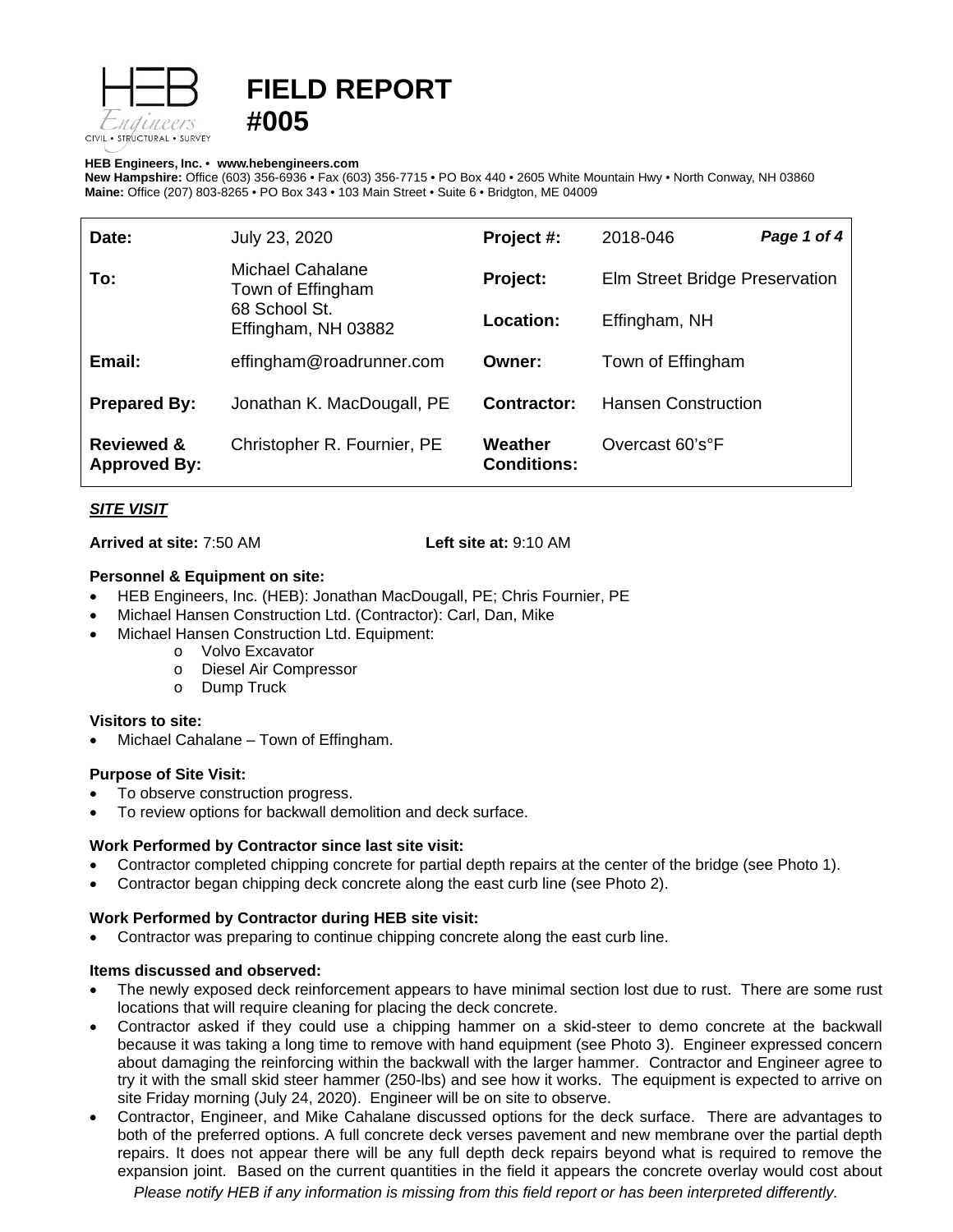\$25,000 more to construct. Contractor prefers the membrane and pave approach. Engineer noted it will be easier to inspect the deck in the future with the full concrete overlay, but the pavement is simpler and more frequent to maintain.. However, both options can produce a long-lasting reliable bridge. All parties agreed to move forward with the membrane and pave option. Contractor will immediately coordinate with membrane and paving to minimize lead times.

- Contractor estimated 2-3 weeks until the bridge will be reopened if everything goes smoothly.
- Contractor said they will use wood or tarp barriers along the guardrail moving forward to prevent debris from falling in the river below.
- Contractor said they will likely use hand tools and needle scalers to remove the loose material on the girders and other steel under the bridge. Contractor will have to develop a containment plan to prevent material from going in the water below.

# **Work Scheduled:**

• Contractor will likely complete the preparation for partial depth repairs today (July 23, 2020) and begin demolition at the back wall tomorrow (July 24, 2020).

### **Outstanding Construction Issues:**

None.

# **Next Observation:**

• Friday, July 24, 2020.

# **Photos:**

• Taken by CRF July 23, 2020.



Photo 1: Deck along the east curb prepared for partial depth repairs.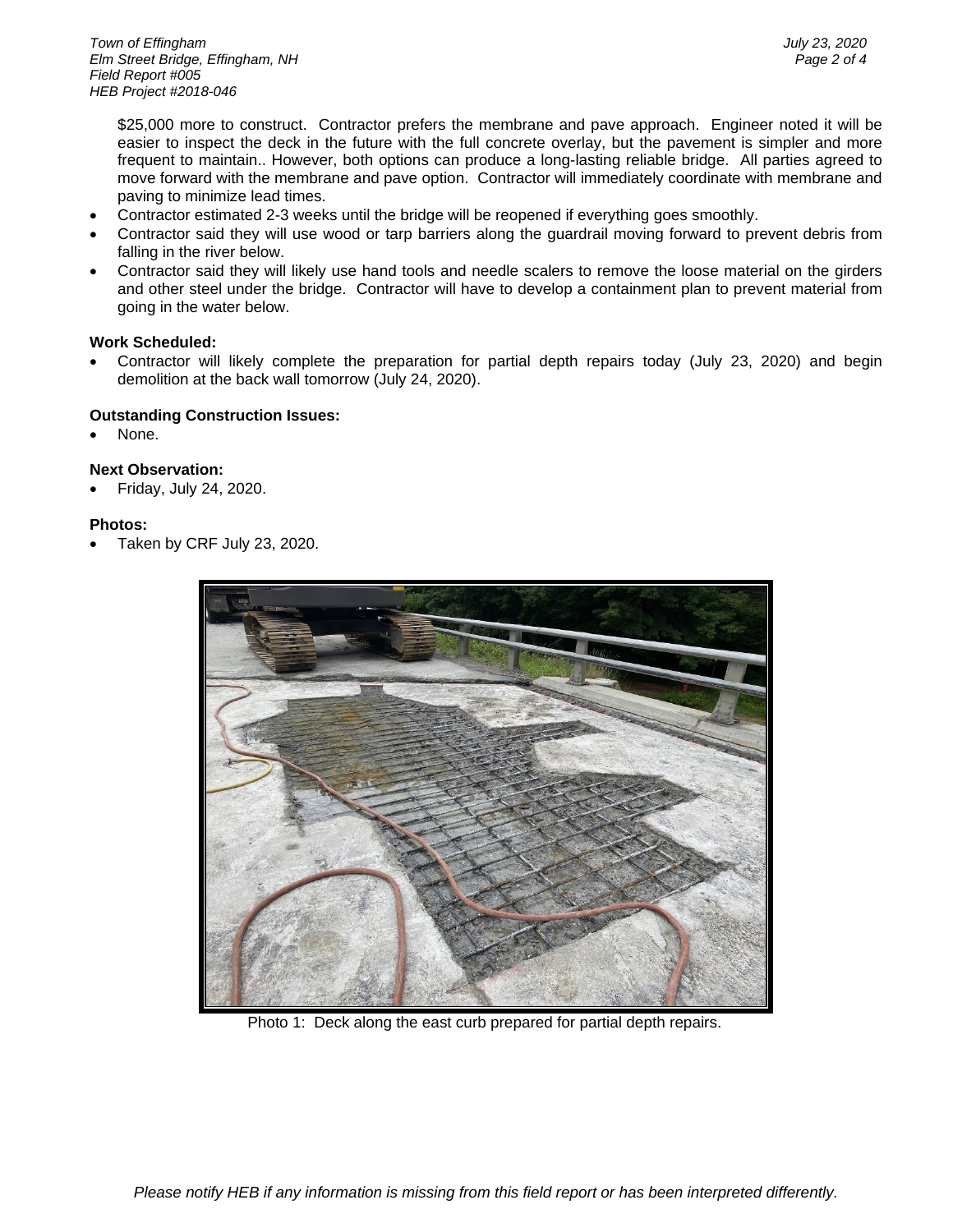

Photo 2: Deck along the east curb prepared for partial depth repairs.



*Please notify HEB if any information is missing from this field report or has been interpreted differently.* Photo 3: Expansion joint and backwall.